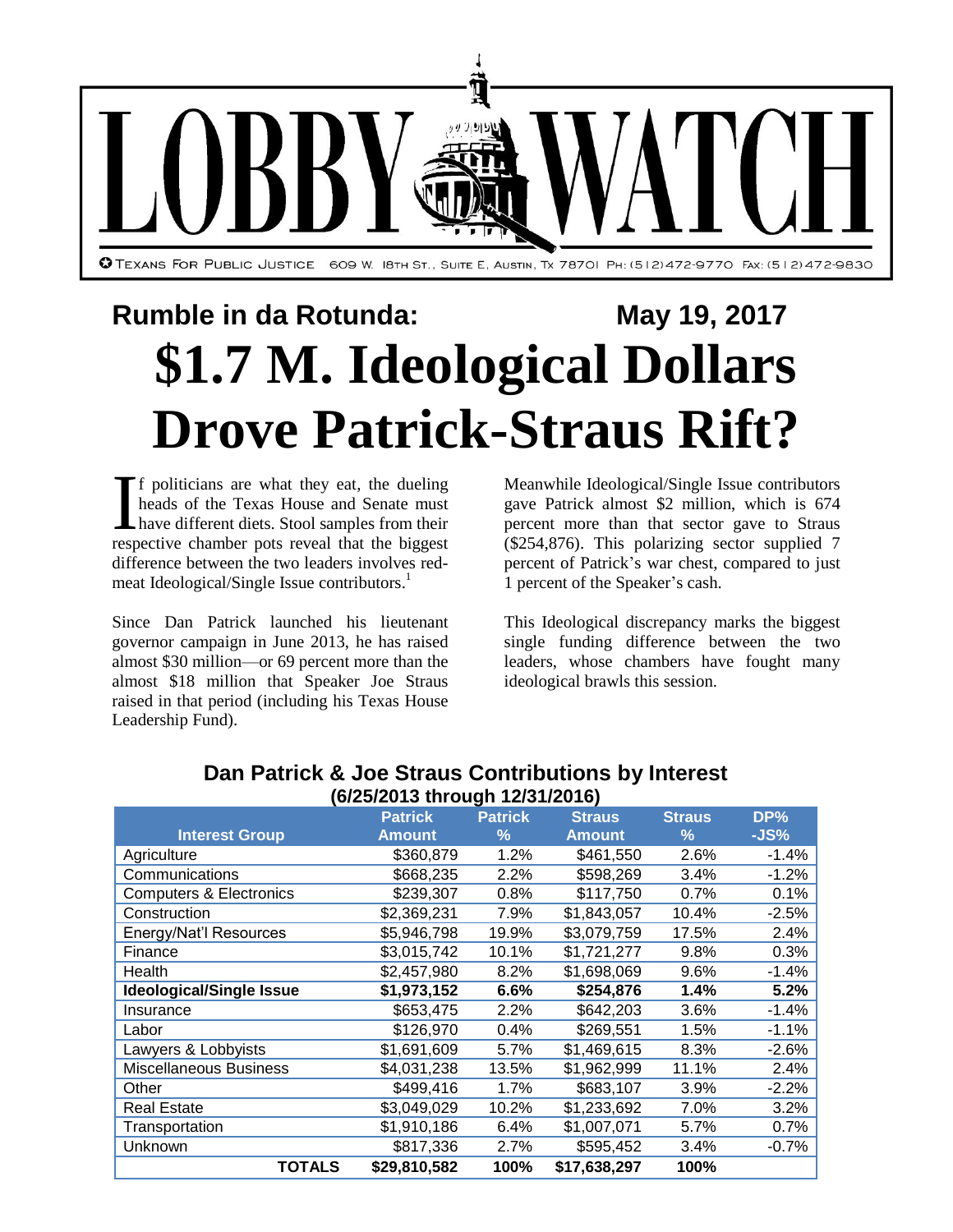More than 100 big contributors gave a total of \$100,000 to Dan Patrick *and/or* Joe Straus since June 2013. About half of those donors favored Patrick with at least 75 percent of the total money that they gave to *both* leaders (see next page). Meanwhile, just seven big contributors heavily favored Straus over Patrick (led by mega-grocer Charles Butt and oilman Curtis Mewbourne). Meanwhile, approximately half of the large contributors split their money more evenly, giving neither leader more than 74 percent or less than 26 percent of the total (see last page).

The preferential donor table on the next page reveals that a few huge Ideological/Single Issue contributors drove much of that sector's preference for Tea-Party hardliner Patrick. He pocketed 87 percent of the almost \$825,000 that Texans for Lawsuit Reform PAC gave to the two legislative leaders. Empower Texans PAC gave almost as much without giving Straus a cent. The only other major Ideological/Single Issue contributor listed, the Kickapoo Tribe, gave Patrick \$175,000 and Straus nothing (the Kickapoo and Tea Party generally oppose expanding Texas gambling laws).

Patrick also had an edge with the Energy & Natural Resources sector, led by Kelcy Warren of Energy Transfer Partners, and the Miscellaneous Business sector, led by Drayton McLane of the McLane Group. Straus claimed comparative advantages with the Real Estate, Lawyers & Lobbyists and Construction sectors.

No big donor who gave comparable amounts to both leaders is classified as Ideological. The



The Straus House and Patrick Senate have been unusually combative over competing priorities this session. The more [tight-fisted](http://www.mystatesman.com/news/state--regional-govt--politics/legislative-session-heats-rift-deepens-between-straus-patrick/3Qf8EPBxjRLMSGSn29pLnK/) Patrick has used more pessimistic revenue forecasts, resisted use of rainy-day funds and been more aggressive on tax cuts. Those measures could cut into such major programs as Medicaid and public education. Patrick's Senate also more vigorously promotes [radical social agendas](http://www.houstonchronicle.com/news/houston-texas/houston/article/Texas-Big-3-leaders-hope-to-avoid-a-tragic-11142867.php?t=cd59a6a5d6438d9cbb&cmpid=twitter-premium) involving transgender bathrooms, abortion and sanctuary cities. Many commercial interests worry that these divisive issues are not good for business. This ideological rift between the two chambers already existed in campaign-finance tea leaves before the session's start.

Different electorates choose the House and Senate leaders. Texas voters elected Patrick directly, whereas the 150 House members elected Speaker Straus. He started this session strong, without the usual Tea Party challengers to his position on the dais. Late in the session, however, 12 Freedom Caucus members protested the House's jilting of their priorities (akin to Patrick's agenda) by procedurally [derailing](http://www.houstonchronicle.com/news/houston-texas/houston/article/Discord-imperils-bills-hint-at-special-session-11142928.php?t=282ab8f98d438d9cbb&cmpid=twitter-premium) 120 largely non-controversial bills.



Speaker Straus



Lt. Gov. Patrick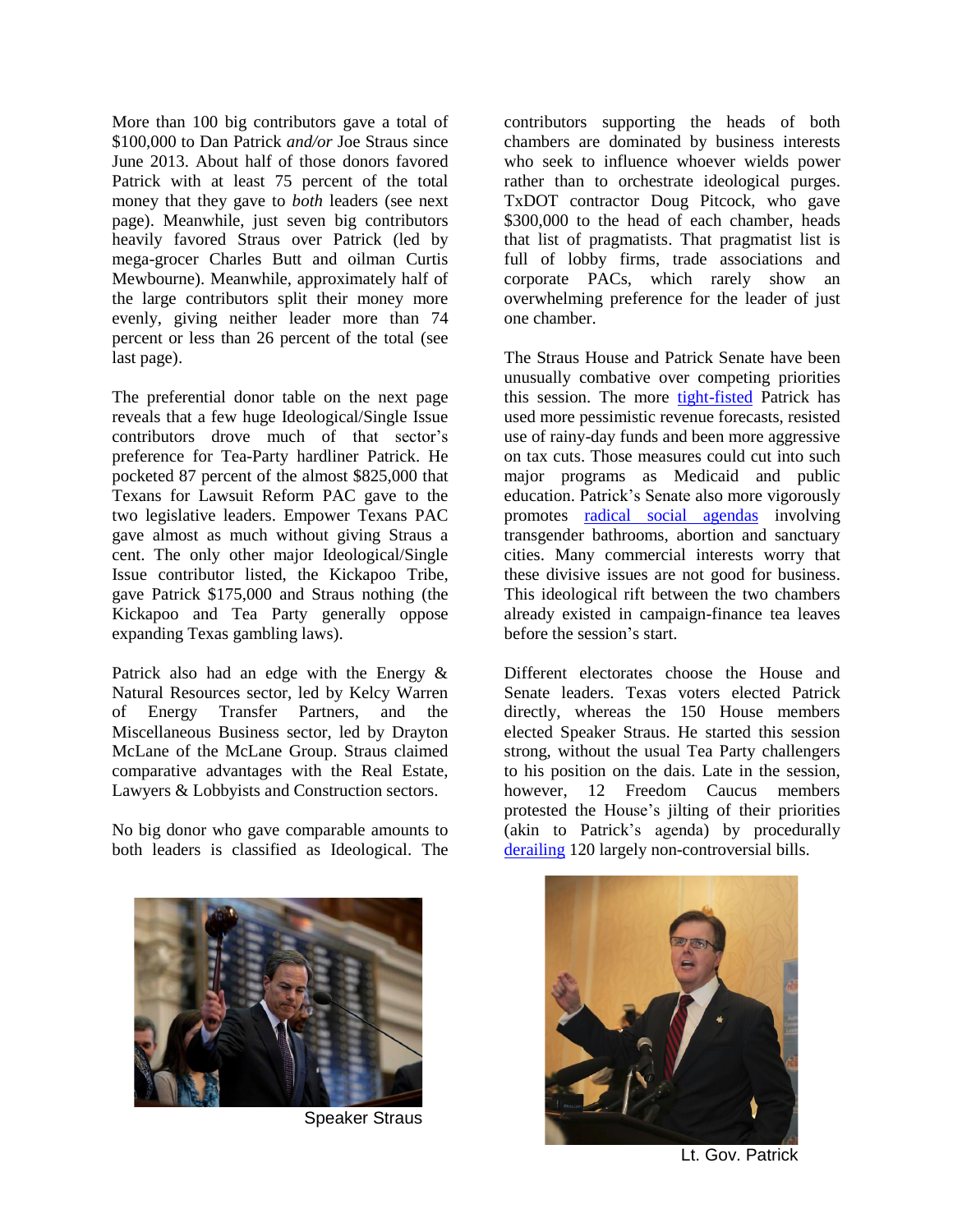## **Big Patrick-Straus Donors Who Strongly Favored One or the Other (Contributors Favoring Speaker Straus in Bold)**

| <b>Total to</b> | <b>DP</b>    | <b>JS</b>             | <b>DP</b> |                                                  |                               |
|-----------------|--------------|-----------------------|-----------|--------------------------------------------------|-------------------------------|
| DP & JS         | <b>Total</b> | <b>Total</b>          | $\%$      | <b>Contributor</b>                               | <b>Interest Group</b>         |
| \$824,969       | \$714,280    | $\overline{$}110,689$ | 87%       | <b>Texans for Lawsuit Reform</b>                 | Ideological/Single Issue      |
| \$768,000       | \$768,000    | \$0                   | 100%      | <b>Empower Texans</b>                            | Ideological/Single Issue      |
| \$475,000       | \$375,000    | \$100,000             | 79%       | Border Health PAC                                | Health                        |
| \$456,816       | \$456,816    | \$0                   | 100%      | <b>Trammell S Crow (Crow Holdings)</b>           | <b>Real Estate</b>            |
| \$406,000       | \$351,000    | \$55,000              | 86%       | T. Dan Friedkin (Gulf States Toyota)             | Transportation                |
| \$375,000       | \$325,000    | \$50,000              | 87%       | Ryan LLC (Ryan & Co)                             | Finance                       |
| \$352,500       | \$300,000    | \$52,500              | 85%       | Robert D. McLane Jr. (McLane Group)              | Miscellaneous Business        |
| \$350,000       | \$75,000     | \$275,000             | 21%       | <b>Charles C Butt (HEB Grocery)</b>              | Miscellaneous Business        |
| \$300,000       | \$300,000    | \$0                   | 100%      | Timothy Horner (Premier Designs)                 | Miscellaneous Business        |
|                 |              |                       |           | Tilman J Fertitta (Landry's Seafood)             |                               |
| \$289,781       | \$239,781    | \$50,000              | 83%       |                                                  | <b>Miscellaneous Business</b> |
| \$260,000       | \$200,000    | \$60,000              | 77%       | Robert B Rowling (TRT Holdings)                  | <b>Miscellaneous Business</b> |
| \$257,060       | \$244,560    | \$12,500              | 95%       | Richard Scott (Trans-Global Solutions)           | Transportation                |
| \$252,500       | \$252,500    | \$0                   | 100%      | Kelcy L Warren (Energy Transfer Partners)        | Energy/Nat'l Resources        |
| \$217,927       | \$170,000    | \$47,927              | 78%       | Mickey L Long (Westex Well Services)             | Energy/Nat'l Resources        |
| \$204,390       | \$194,390    | \$10,000              | 95%       | Steven D Alvis (NewQuest Properties)             | <b>Real Estate</b>            |
| \$201,089       | \$191,089    | \$10,000              | 95%       | T Boone Pickens (BP Capital)                     | Finance                       |
| \$200,000       | \$200,000    | \$0                   | 100%      | Al Boenker (Al Boenker Insurance)                | Insurance                     |
| \$200,000       | \$200,000    | \$0                   | 100%      | Chas. 'John' Wilder (Bluescape Resources)        | Energy/Nat'l Resources        |
| \$193,507       | \$150,000    | \$43,507              | 78%       | Trevor D Rees-Jones (Chief Oil & Gas)            | <b>Energy/Nat'l Resources</b> |
| \$187,500       | \$187,500    | \$0                   | 100%      | Kyle L Stallings (Desert Royalty Co)             | Energy/Nat'l Resources        |
| \$180,000       | \$175,000    | \$5,000               | 97%       | S Reed Morian (DX Holding Co.)                   | Energy/Nat'l Resources        |
| \$175,000       | \$175,000    | \$0                   | 100%      | Kickapoo Traditional Tribe                       | Ideological/Single Issue      |
| \$175,000       | \$175,000    | \$0                   | 100%      | Kenny A Troutt (Mt. Vernon Investments)          | Communications                |
| \$161,610       | \$125,610    | \$36,000              | 78%       | <b>Richard W Weekley (Weekley Properties)</b>    | <b>Real Estate</b>            |
| \$160,000       | \$125,000    | \$35,000              | 78%       | Darwin A Deason (Deason Capital Service)         | Finance                       |
| \$150,835       | \$25,000     | \$125,835             | 17%       | <b>Curtis Mewbourne (Mewbourne Oil Co)</b>       | Energy/Nat'l Resources        |
| \$150,000       | \$150,000    | \$0                   | 100%      | Carleton A Allen Jr (Heritage Bag Co)            | Miscellaneous Business        |
| \$150,000       | \$150,000    | \$0                   | 100%      | Marcus Hiles (Western Rim Investments)           | Finance                       |
| \$150,000       | \$150,000    | \$0                   | 100%      | Paul J Sarvadi (Administaff/Insperity)           | Miscellaneous Business        |
| \$150,000       | \$150,000    | \$0                   | 100%      | Pin Ti Wang (GTC Technology)                     | Energy/Nat'l Resources        |
| \$145,000       | \$125,000    | \$20,000              | 86%       | H Ross Perot (Perot Co/Hillwood)                 | <b>Real Estate</b>            |
| \$136,372       | \$136,372    | \$0                   | 100%      | James H Lee (Ascendant Advisors, LLC)            | Finance                       |
| \$131,446       | \$131,446    | \$0                   | 100%      | Tim M Dunn (CrownQuest/Enerquest Oi)             | Energy/Nat'l Resources        |
| \$129,800       | \$129,800    | \$0                   | 100%      | Alice L Walton (Wal-Mart)                        | Miscellaneous Business        |
| \$125,434       | \$125,434    | $\overline{50}$       | 100%      | George Brint Ryan (Ryan & Co)                    | Finance                       |
| \$125,000       | \$125,000    | \$0                   | 100%      | K Alan Hassenflu (Fidelis Realty Partners)       | <b>Real Estate</b>            |
| \$125,000       | \$125,000    | \$0                   | 100%      | C. Cary Patterson (Nix Patterson & Roach)        | Lawyers & Lobbyists           |
| \$125,000       | \$125,000    | \$0                   | 100%      | Farris Wilks (Wilks Bros/Frac Tech Service)      | Energy/Nat'l Resources        |
| \$120,000       | \$100,000    | \$20,000              | 83%       | Gerald Ford (Diamond-A Ford/Hilltop Hold.)       | Finance                       |
| \$120,000       | \$120,000    | \$0                   | 100%      | E Pierce Marshall (Maropco)                      | Finance                       |
| \$115,000       | \$10,000     | \$105,000             | 9%        | 'Beth' Robertson (CockSpur/Westview Dev)         | <b>Real Estate</b>            |
| \$115,000       | \$15,000     | \$100,000             | 13%       | Meredith J Long (Meredith J Long Galleries)      | Miscellaneous Business        |
| \$115,000       | \$115,000    | \$0                   | 100%      | Joe B Thornton (Holliday Fenoglio Fowler)        | <b>Real Estate</b>            |
| \$112,014       | \$26,014     | \$86,000              | 23%       | <b>TX Consumer Lenders</b>                       | Finance                       |
| \$110,000       | \$10,000     | \$100,000             | 9%        | <b>Edward P Bass (Bass Brothers Enterprises)</b> | Energy/Nat'l Resources        |
| \$110,000       | \$110,000    | \$0                   | 100%      | Vernon N Reaser (TX Teachers, LLC)               | Miscellaneous Business        |
| \$107,251       | \$107,251    | \$0                   | 100%      | Joseph B Swinbank (Sprint Waste Services)        | Energy/Nat'l Resources        |
| \$105,000       | \$100,000    | \$5,000               | 95%       | Forrest E Hoglund (SeaOne Maritime Corp.)        | Energy/Nat'l Resources        |
| \$105,000       | \$105,000    | \$0                   | 100%      | Roger A Elswick (Community Toyota)               | Transportation                |
| \$102,799       | \$101,799    | \$1,000               | 99%       | Gene & Dana Powell (Powell Co's/Bitterblue)      | <b>Real Estate</b>            |
| \$101,395       | \$101,395    | \$0                   | 100%      | Don R McGill (Don McGill Auto Group)             | Transportation                |
| \$101,000       | \$100,000    | \$1,000               | 99%       | James Davis (West TX Gas/JL Davis Gas)           | Energy/Nat'l Resources        |
| \$100,241       | \$0          | \$100,241             | 0%        | <b>Clyde H Alexander (lobbyist)</b>              | Lawyers & Lobbyists           |
|                 |              |                       |           |                                                  |                               |